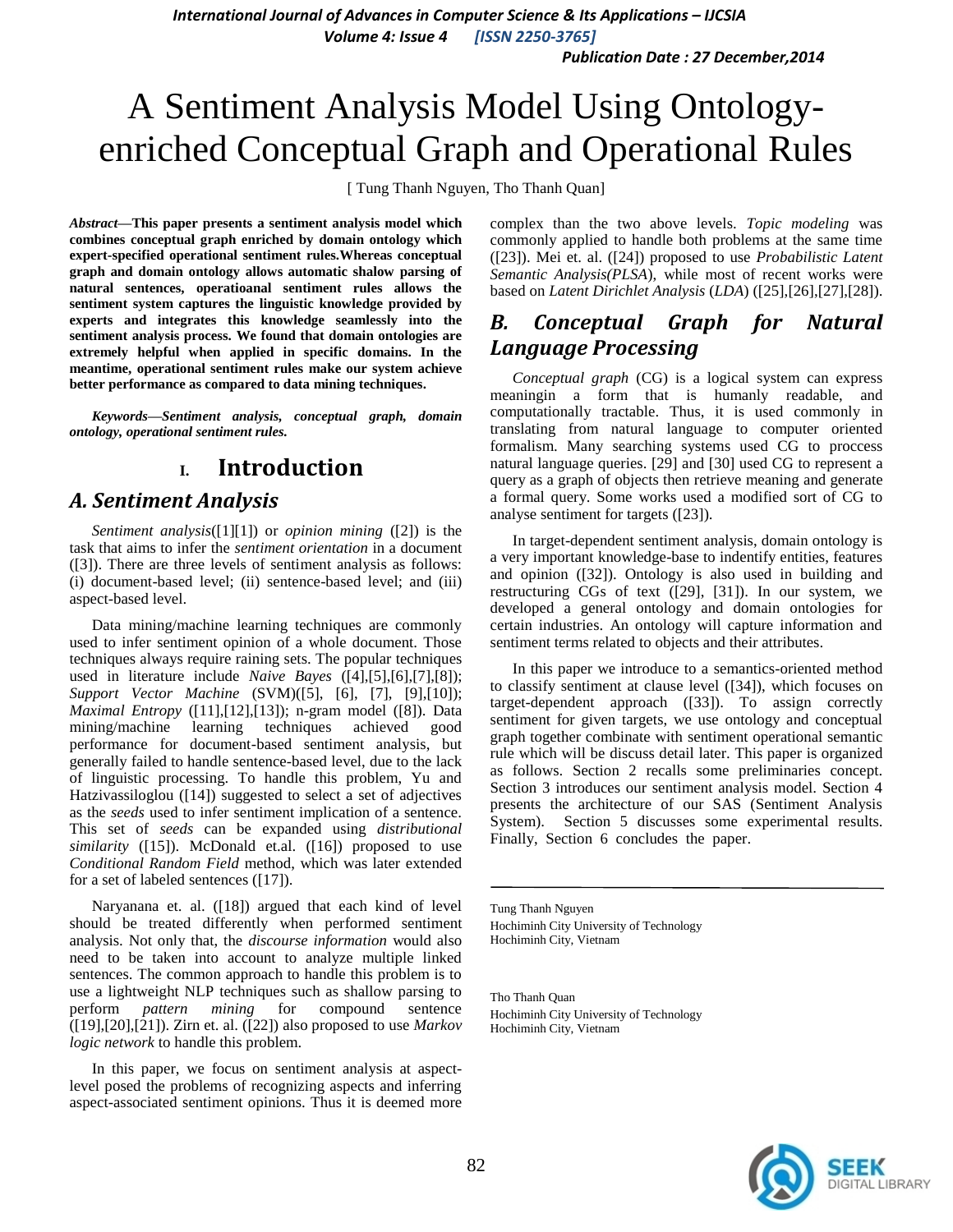#### *Publication Date : 27 December,2014*

### **II. Preliminaries**

### *A. Conceptual Graph*

**Definition 1 (Basic Conceptual Graph).** A basic conceptual graph (BG) defined over a vocabulary  $V =$  $(T_c, T_r, I)$ , is a 4-tuple  $G = (C, R, E, I)$  satisfying the following conditions:

- $\bullet$   $(C, R, E, l)$  is a finite, undirected and bipartite multigraph called the underlying graph of G, denoted  $graph(G)$ . C is the concept node set, R is the relation node set (the node set of G is  $N = C \cup R$ ). E is the family of edges.
- $l$  is a labeling function of the nodes and edges of  $graph(G)$  that satisfies: (i) A relation node r is labeled by  $l(r) \in T_r$ .  $l(r)$  is also called the type of r and is denoted by  $type(r)$ ; (ii) The degree of a relation node r is equal to the arity of  $type(r)$  and (iii) Edges incident to a relation node  $r$  are totally ordered and they are labeled from 1 to  $arity(type(r))$ . [\(\[38\]\)](#page-4-34)

**Example 1.**Fig. 1shows a CG representingthe sentence "*I like smartphone A*". The CG consists two concept nodes ("I" is a subject, "smart phone A" is an object) and one relation node ("like").



Figure 1. Aconceptual graph of sentence "I like smartphone A"

In fact, many sentences are written in complicated structures including clauses connected by conjunctions. In this case, complicated sentences can be expressed in an extended form of CG, known as *nested conceptual graph* (NCG).

**Definition 2 (Nested Conceptual Graph).** An elementary NCG  $G$  is obtained from a normal BG  $H$  by adding a third field to the label of each concept node  $c$  equal to  $**$ . The set of boxes of G is  $boxes(G) = \{H\}$  and the complete concept node set of G is  $X_G = C_H$ . A trivial bijection exists between elementary NCGs and normal CGs (when no ambiguity occurs we do not distinguish between them).

- Let H be an NCG and D an elementary NCG. The graph G obtained from H by substituting D for the third field \*\* of a concept node c in  $X_H$  is an NBG. boxes(G) = boxes(H)  $\cup$  boxes(D), and  $X_G = X_H \cup$  $X_D$ .
- The third field of any concept node  $c \in X_G$  is called the description of c and is denoted  $\text{Descri}( c)$ . [\(\[38\]\)](#page-4-34)

**Example 2.**Fig.2 shows a NCG of sentence "*I like smartphone A but I buy smartphone C of Brand B*". The NCG is represented as a tree with the root is relation node "*But*" and two branches are two clauses of the sentence.

#### *B. Ontology*

Building a CG from natural language sentences requires a domain knowledge which can help recognize concepts as well as relationship of concepts in a sentences. The most important domain knowledge is ontology. A domain ontology will capture information in a certain industry including brands, product lines, paticular products, features, typical sentiment terms and interrelationships of those.

A CG of a sentence can be built in two steps (for more detail, refe[r\[29\]\)](#page-4-28):

- Extract sentiment phrases from the sentence according to patterns [\(\[35\],](#page-4-35) [\[36\]\)](#page-4-36). A sentiment term may be a verb, an adjective or a special type of word which is typical for a feature.
- Recognize concepts in the sentence and restructure CG according to ontology schema.

In the following examples, we use the concept of T-Box and A-Box to describe the ontologies in Fig. 3. Basically, T-Box captures the relations between concepts and A-Box describes individuals (or instances) of concepts.



Figure 2. A nested conceptual graph of sentence "I like smartphone A but I buy smartphone C of Brand B"



(a) The T-Box

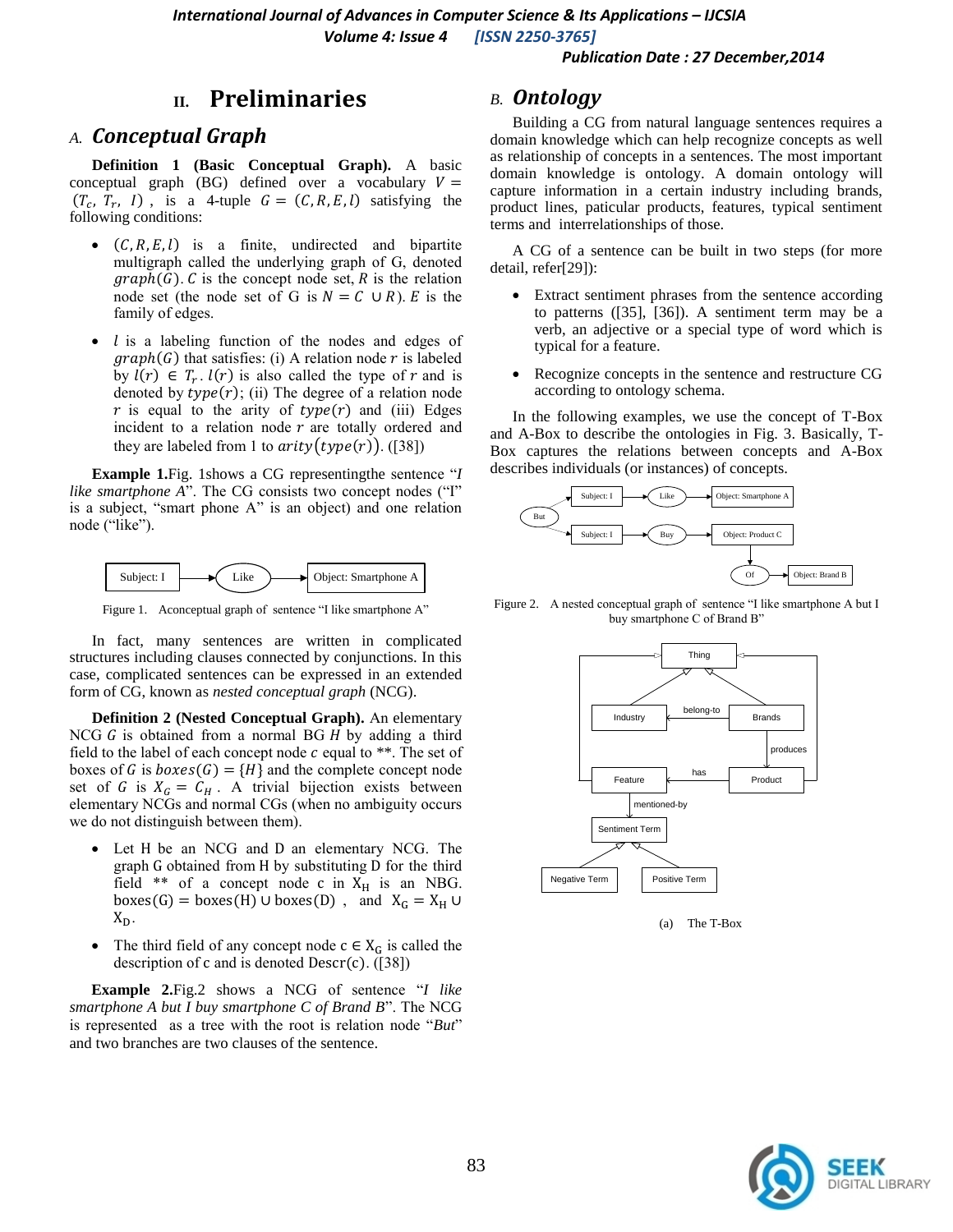### *International Journal of Advances in Computer Science & Its Applications – IJCSIA Volume 4: Issue 4 [ISSN 2250-3765]*

#### *Publication Date : 27 December,2014*



The A-Box

Figure 3. An example of Industry Ontology

**Example 3.** Fig. 3 gives an example of an Industry Ontology OS. The T-Box shows that in an Industry, there may have some Brands. Each Brand can produce many Products and each Product has various Features. All of these concepts are subconcepts of Thing in the Generic Ontology, i.e. they can be mentioned by positive or negative terms. Apparently, this T-Box is shared by all of Industry Ontologies.

The A-Box of this Industry Ontology shows that in fact this ontology describes concepts in the industry of smartphones. There are two brands, namely *S-Brand A* and *S-Brand B*, which respectively produce products of *Smartphone A* and *Smartphone B*. A smartphone product has some certain features, such as *Battery* and *Screen*. While inherited sentiment terms from the concept of *Thing*, this *Industry Ontology* also introduces some new domain-specific sentiment terms, such that *durable* is a positive term with regard to *Battery*, whereas *small size* is a negative term to *Screen*.

# **III. Sentiment Analysis Model**

**Definition 1.2 (Sentiment analysis model).** A sentiment model is a 3-tuple of  $(C, 0, \Delta)$  where:

- $\bullet$  *C* is a nested conceptual graph which is built from a text.
- $\theta$  is a domain ontology.
- $\Delta$  is a transition of  $node(C) \times Eva_0 \rightarrow node'(C) \times$  $Eva<sub>o</sub>'$ , where  $Eva<sub>o</sub>$  is a valuation of each concept in *O*into {*positive*, *negative*,*neutral, unknown*}.

Each pair ( $node(c)$ ,  $Eva<sub>o</sub>$ ) is called a *state*. Sentiment value of concepts in CG will be calculated when the system travels over states. Basically, the system selects a starting state, travelling order and termination condition according to *operational sentiment rules*define by human expert. Table I illustrates some operational semantic rules which will be used in the following examples.

**Example 4.** We revisite the CG in Fig.2. At the beginning, the sentiment value of concepts are initialized with *unknown*, whereas *Brand A* can be infered from domain ontology as a producer of *Smartphone A*:

(null,  $Eva_{0_1}$  = {brand A: unknown,

smartphone A: unknown, brand B: unknown, product C: unknown})

When processing node "*buy*", sentiment valuesare inferred and assignedinto corresponding concepts as follows:

(buy, Eva<sub>O<sub>2</sub></sub> = {brand A: unknown,

smartphone A: unknown, brand B: positive, product C: positive, })

In the next state, at the node "*but*", according to the operational sentiment rule, all concepts in front of "but" will be assign negation of sentiment value of the clause behind "but". Beside that, "but" is also a terminal node so the system will close after sentiment analysis at node "but" finish.

smartphone A: negative, (but, Eva<sub>02</sub>) = {b} brand B: positive, product C: positive}

smartphone A: negative,  $(TER, Eva_{O_2}) = \{b$ brand B: positive, product C: positive}

TABLE I. EXEMPLAR SENTIMENT RULES

| Rule         | Operation                                                 | <b>Description</b>                                                                                                                                               |
|--------------|-----------------------------------------------------------|------------------------------------------------------------------------------------------------------------------------------------------------------------------|
| Buy(A,B)     | $Concept(B) =$<br>positive                                | In "A buy B" clause, all concepts behind<br>"buy" will be positive.                                                                                              |
| Like(A,B)    | $Concept(B) =$<br>positive                                | In "A like B" clause, all concepts behind<br>" <i>like</i> " will be positive.                                                                                   |
| Hate(A,B)    | $Concept(B) =$<br>positive                                | In "A hate B" clause, all concepts behind<br>" <i>hate</i> " will be negative.                                                                                   |
| But(A,B)     | $(Concept(A) = \neg$<br>Concept(B)) $\wedge$<br>terminate | In "A but B" clause, concepts in front of<br>"but" will be assigned negation of<br>sentiment value of clause behind "but" and<br>terminate sentiment processing. |
| Defeat(A, B) | $Concept(A) =$<br>positive,<br>$Concept(B) =$<br>negative | In "A <i>defeat B</i> " clause, concepts in front of<br>"defeat" will be assigned positive and<br>concepts behind "defeat" will be assigned<br>negative.         |

# **IV. Sentiment AnalysisSystem**

Fig. 4 presents our sentiment analysis system (SAS). To be adapted from a generic semantic search model into the specific sentiment search problem, our SAS framework is enhanced with the following features:

**Generic Ontology and Industry Ontologies**. In SAS, a common *Generic Ontology* is constructed, which captures domain-independent sentiment terms. Apart from that, a set of *domain ontologies* are also developed. Since our framework is specifically intended for social monitoring systems, which are often used to monitor brands and product in various industries like *Smartphones* or *Babycares*, each domain ontology should capture information in a certain industry. Thus, we regard our domain ontologies as *Industry Ontologies*. We also develop an incremental strategy to automatically enrich an Industry Ontology from the Generic Ontology and a set of training documents, which is introduced as an external module of *Incremental Update* in SAS.

**Query processing.** The query processing in SAS is merely keyword-based. The submitted keywords are names of industry, brands or products that users want to observe sentiment opinions from the public. Firstly, traditional

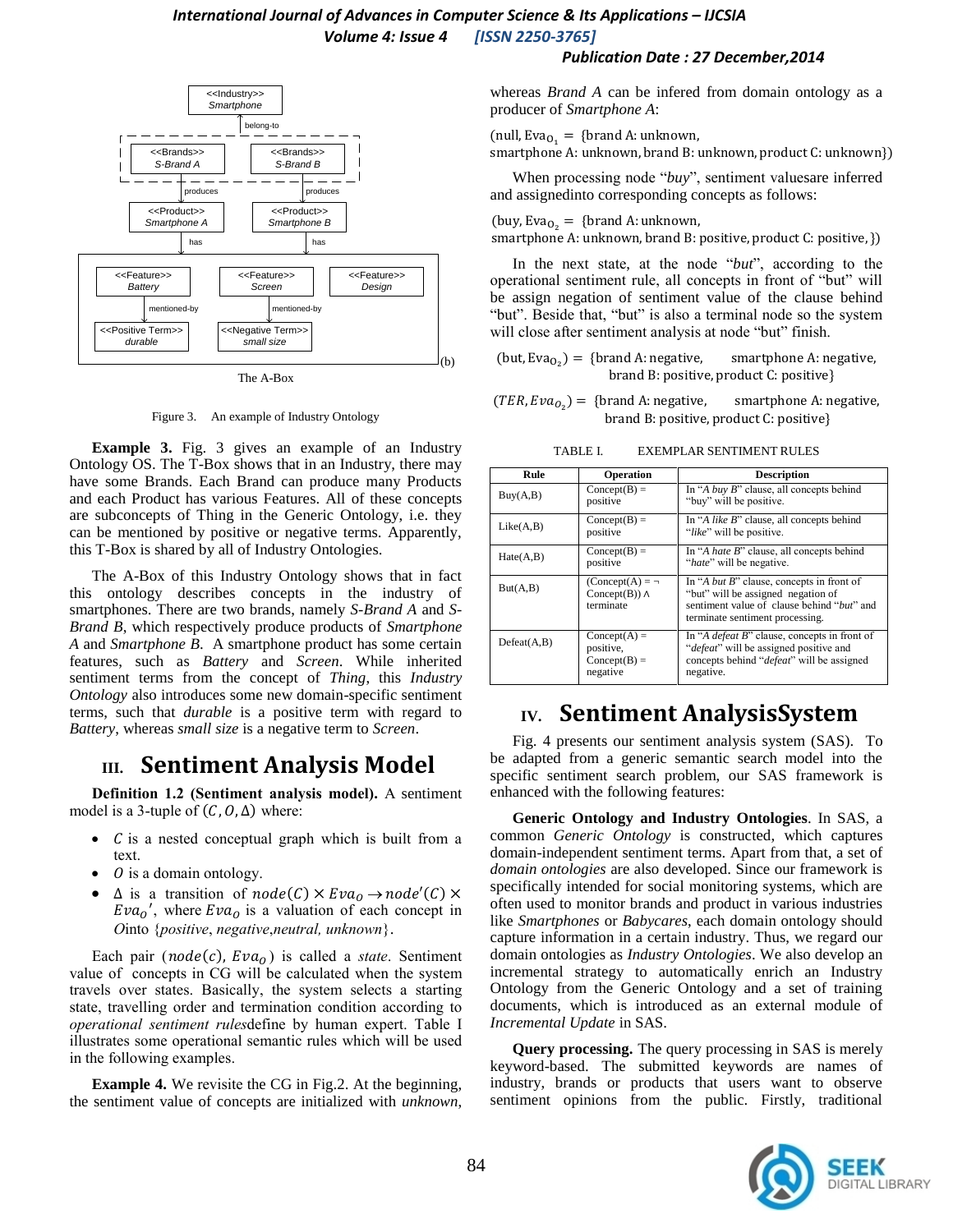### *International Journal of Advances in Computer Science & Its Applications – IJCSIA Volume 4: Issue 4 [ISSN 2250-3765]*

#### *Publication Date : 27 December,2014*

keyword-based techniques are applied in SAS to retrieve relevant documents. Then sentiment analysis is performed to infer the sentiment opinion of the retrieved data.



Figure 4. The SAS Architecture

### **V. Experiments**

Among eight datasets, there were 2 dataset of generic domains and the remaining 6 datasets belonging to various industries. For generic domains, we developed a *Generic Ontology* capturing 767 sentiment words and phrases; among which there are 375 positive phrases and 392 negative phrases.

For each specific industry, we constructed a corresponding *Industry Ontology*. The concepts captured in each Industry Ontology are brands and products in the corresponding industry. For example, for *Smartphone Ontology*, the brands included*Apple, HTC,* etc. and the products included *iPhone 5s*, *iPad Air*, *HTC One Max*, *HTC Sensation*, etc. Thus, the datasets and ontologies reflected a real demand of brand managers who always wanted to observe the opinion of users regarding their products.

We then measured the accuracy of our sentiment classification approach. As compared to traditional framework of generic semantic search, we enhanced our sentiment search by introducing our Sentiment Phrasing Rules and the enrichment of Industry Ontology. Therefore, we did compare the performance of various sentiment analysis strategies as follows.

- CSS-FULL: we applied our full CSS framework.
- CSS-GEN: we only used Generic Ontology in the CSS framework
- CSS-NO-RULES: we did not use Sentiment Phrasing Rules in the CSS framework.
- SVM: we used SVM for sentiment classification, as this technique was employed by various related works.

Fig.5 presents the accuracy percentage when we applied those analysis strategies on the collected datasets. It can be observed that in generic domains like *Amway* or *Mobifone*, the accuracy performances of CSS-FULL and CSS-GEN were more or less the same. However, in specific domains, where corresponding Industry Ontologies were constructed properly, CSS-FULL outperformed all of other strategies.

It is notable that SVM could compete with CSS-GEN in domains where neutral data were dominant, e.g. *Mobifone*, *Beer* or *Banking*. It can be explained that in neutral data, the occurrence frequencies of sentiment phrases were not high, thus SVM can demonstrated its capabilities of recognizing irrelevant samples (i.e. recognizing samples without sentiment opinions). However, when the occurrences of sentiment terms become large, SVM achieved poor performance due to the complexity of the language structures, which can negate the sentiment meaning. This property was also reflected via the fact that CSS-NO-RULES and SVM virtually achieved the same performance in all datasets.



Figure 5. Accuracy performance of sentiment analysis strategies

# **VI. Conclusion**

In this paper, we present a hybrid approach for sentiment analysis. In one hand, we apply the classical technique of using conceptual graphs and domain ontology for shallow parsing non-complex (but non-trivial) natural sentences. In the other hand, we introduce the concept of sentiment analysis model with enhances conceptual graph with operational sentiment rules. By doing so, we can combine the powerful